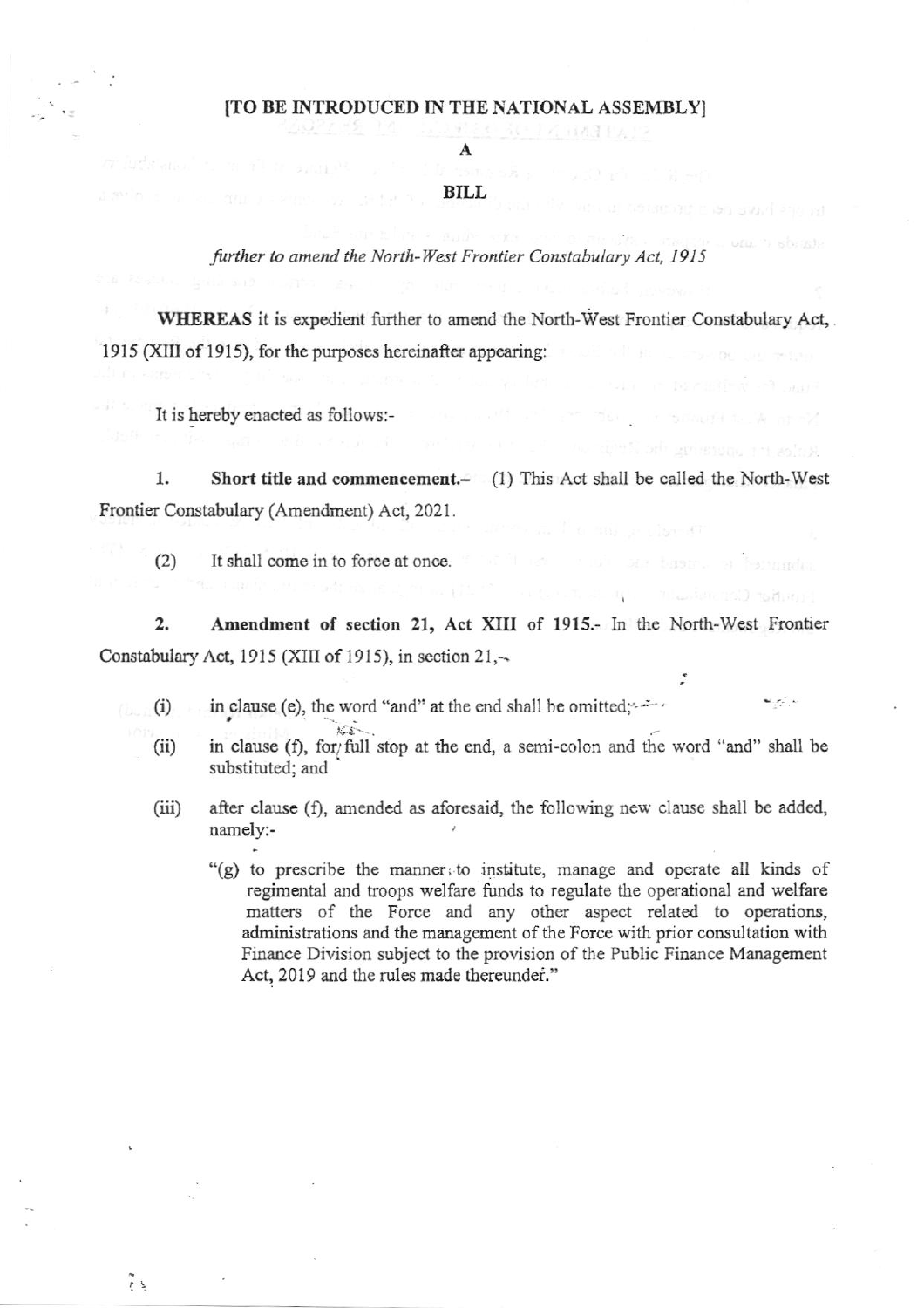#### STATEMENT OF OBJECTS AND REASONS

The Rules for Operating Regimental Fund for Welfare of Frontier Constabulary troops have been prepared in line with the directions of Public Accounts Committee, to evolve a standard and transparent system to incur expenditures under this Fund.

 $2.$ However, before making these rules operational, certain enabling clauses are required to be incorporated in the North-West Frontier Constabulary Act, 1915 (XIII of 1915) to confer the powers upon the Federal Government to make the rules to operate the Regimental Fund for welfare of Frontier Constabulary troops. Accordingly, the enabling amendments in the North-West Frontier Constabulary Act, 1915 (XIII of 1915) are being introduced to make the Rules for operating the Regimental Fund for welfare of the force and to comply with the Public Finance Management Act, 2019 (amended upto 30<sup>th</sup> June, 2020).

3. Therefore, the bill in consultation with Ministry of Law & Justice is hereby submitted to amend the North-West Frontier Constabulary Act, 1915 (XIII of 1915) [The Frontier Constabulary (Amendment) Bill, 2021] to regularize the maintenance and operation of the Regimental Fund of Force.

(Sheikh Rashid Ahmed) Minister for Interior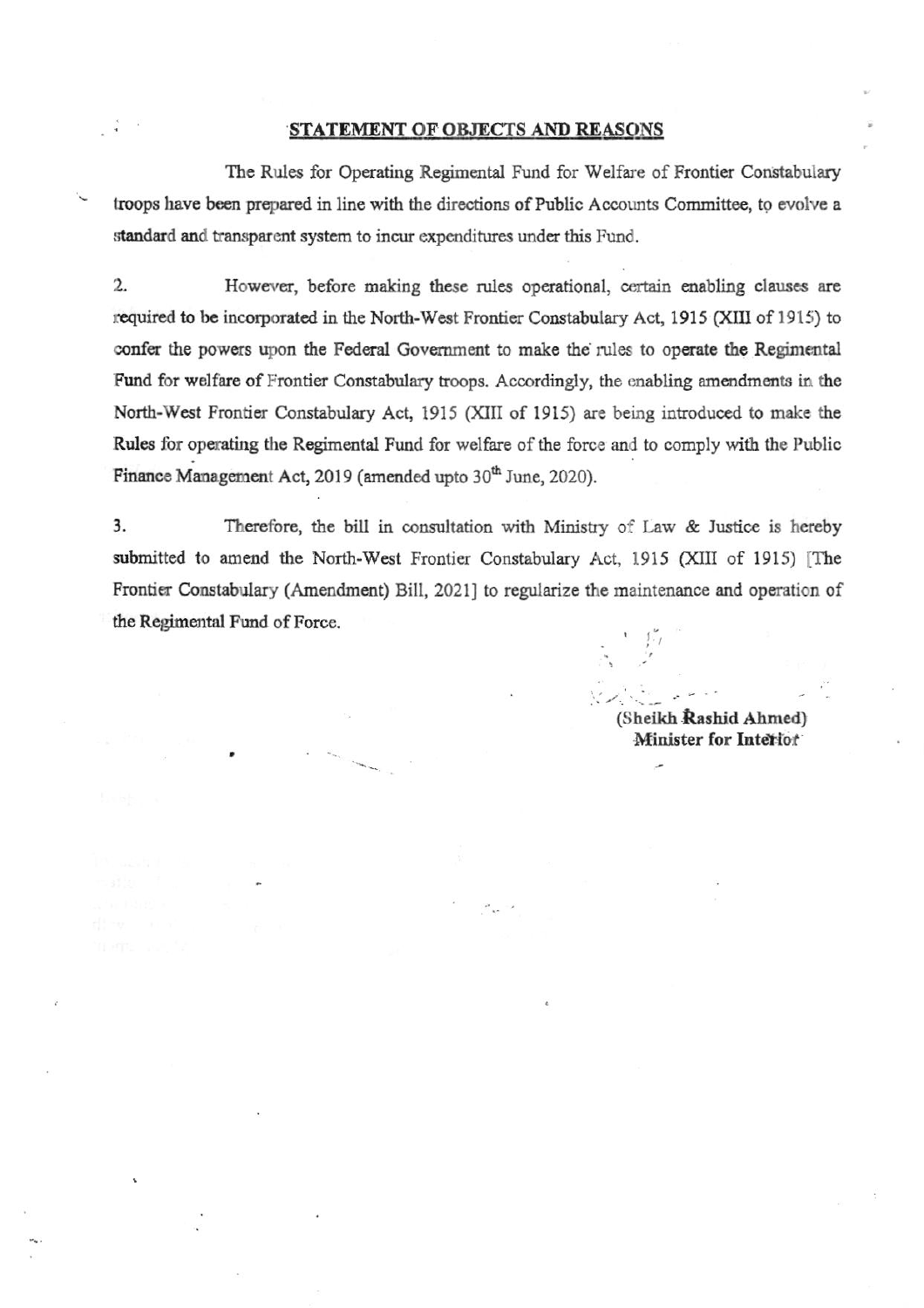## [قومی آمبلی میں پیش کیاجائےگا]

شمال مغربی سرحدی کانسٹبیلیری ایکٹ،۱۹۱۵ءمیں مزيدتر ميم كرنے كابل

ہرگاہ کہ بیقرین مصلحت ہے کہ ثال مغربی سرحدی کاسٹبیلیری ایکٹ، ۱۹۱۵ء(۱۲ بابت ۱۹۱۵ء) میں بعدازیں خاہرہونے والی اغراض کے لئے ، مزیدتر میم کی جائے۔ بذريعه مذاحسب ذيل قانون و*شع كي*اجاتا ہے:۔ ا- متخضر عنوان اورآغاز نفاذ:۔ بیا یکٹ ثال مغربی سرحدی کامٹیلیری(ترمیمی)ا یکٹ ۲۰۲۱ء کےنام سے موسوم ہوگا۔ (٢) يدفى الفورنافذ العمل ہوگا۔ -میں ایک میں ایک میں 1912ء کی، دفعہ <mark>۲۱ کی ترمیم :۔</mark> \_ شال مغربی سرحدی کالمعیلیری ایکٹ، ۱۹۱۵ء(۱۲ بابت ۱۹۱۵) میں،دفعہ ا۲ میں،۔ (اول) شق (ه) مين،آخر پرلفظ' اور'' كوحذف كردياجائےگا؛ (دوم) شق(و)میں آخر پرختمہ کو،وقفہ اورلفظ''ادر''سے تبدیل کردیاجائے گا؛اور (سوم) مذكوره بالاطور برترميم كرده بثق (و)كے بعد حسب ذيل نئ شق كااضافہ كردياجائے گا، يعنى:۔ ''(ز) فورس کی بہبوداورآپریشنل اُموراورفورس کے آپریشنز ،انتظام وانصرام سے متعلق دیگر کسی بھی پہلوکومنضبط کرنے کے لئے خزانہ ڈویژن کے ساتھ پیشگی مشاورت سے پیلک فنانس مینجنٹ ایکٹ، ۲۰۱۹ءکےا حکام اوراس کے تحت دہنمح کر دہ قواعد کے تابع تمام اقسام کے رجمنٹل اورٹر دیس کی بہبود کے فنڈ زکو بروۓ کارلانے ،انتظام کرنے اورکام میں لانے کے لئےطریقہ کارمقرر کرنا۔''

ξţ